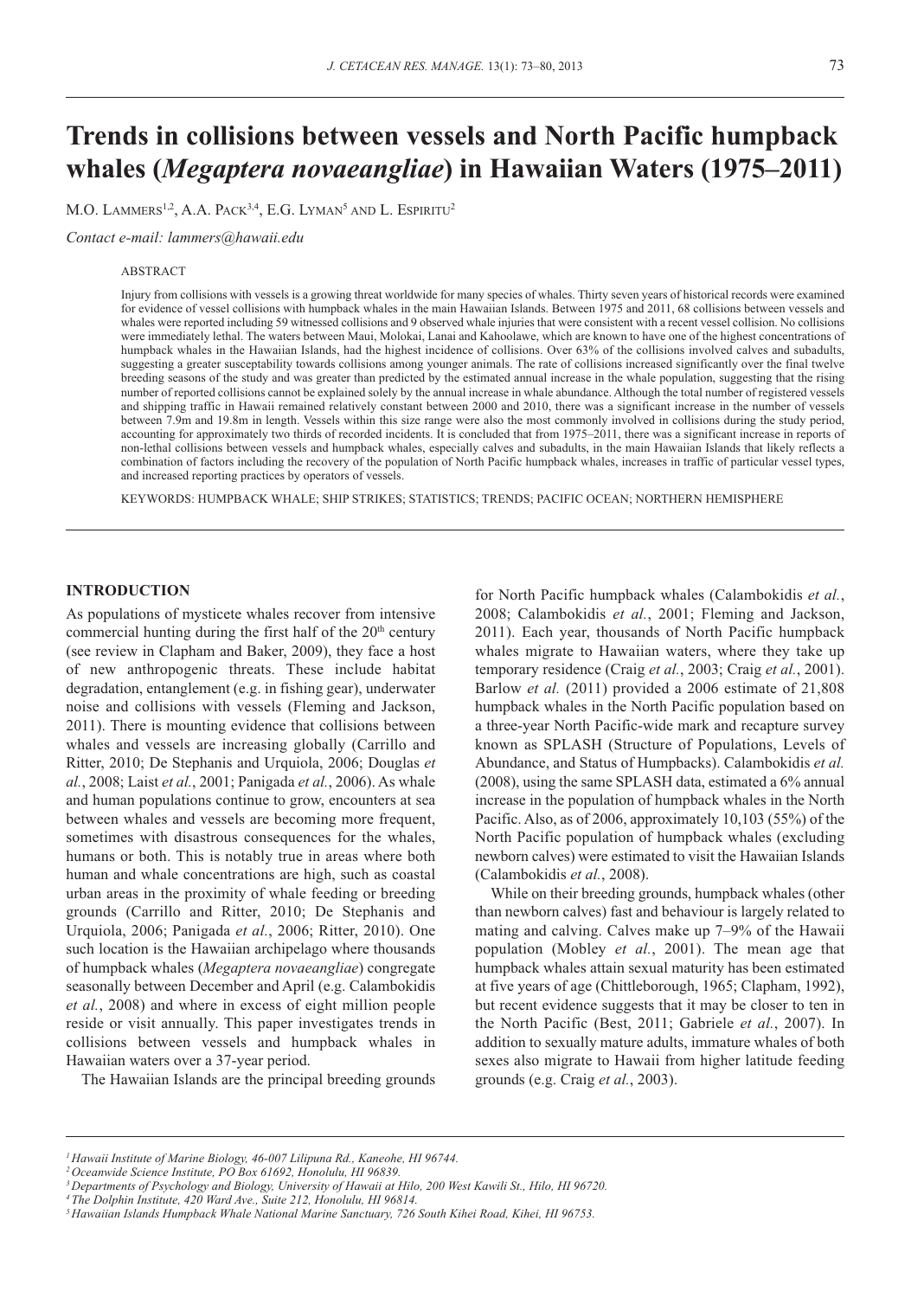Despite their growing numbers, humpback whales are still considered an endangered species. Twentieth century commercial whaling reduced the North Pacific population to between 1,000 and 1,400 (Gambell, 1976; Johnson and Wolman, 1985; Rice, 1978). The IWC banned commercial whaling for North Pacific humpback whales in 1965. However, recent reports reveal that Soviet whaling for humpback whales actually continued until 1971 (Doroshenko, 2000). Currently, humpback whales in Hawaii (and other US waters) are protected and managed under US Federal laws including the Endangered Species Act and the Marine Mammal Protection Act, and a variety of state laws. In 1992, the US Congress designated portions of the waters of the main Hawaiian Islands as a marine sanctuary for humpback whales (Subtitle C of Public Law 102–587, the Oceans Act of 1992). In 1997, the Governor of the State of Hawaii provided approval for designated State waters to be included in the Hawaiian Islands Humpback Whale National Marine Sanctuary. Under US Federal Law, vessels other than those with a Federal Permit to conduct research or film humpback whales must remain at least 100 yards from individual humpback whales. Despite these conservation efforts and regulations, collisions between vessels and humpback whales still occur.

Several reports have been published that reviewed records of vessel collisions with humpback whales in the United States and globally (e.g. Douglas *et al.*, 2008; Jensen and Silber, 2003; Laist *et al.*, 2001; Wiley *et al.*, 1994). Wiley *et al.* (1994) examined records of humpback whale strandings along the US Atlantic coast between 1985 and 1992. They reported that 30% (6 of 20) of stranded individuals had injuries caused by vessels. Laist *et al.* (2001) conducted a study on collisions between vessels and whales worldwide, which included humpback whales. Although records revealed that vessel strikes on fin whales (*Balaenoptera physalus*) were most common, collisions with humpback whales (along with right whales (*Eubalaena glacialis*), gray whales (*Eschrichtius robustus*), and sperm whales (*Physeter macrocephalus*)) were considered relatively common.

As an island state, Hawaii is highly dependent on vessel traffic for commerce, transportation and as a major source of revenue for the local economy through the sightseeing, diving, fishing and whalewatching industries. Concurrent with the recovery of the population of North Pacific humpback whales and the growing number of humpback whales wintering in Hawaiian waters, there is growing concern about the potential for collisions (National Marine Fisheries Service, 1991). Presently, however, there is little quantitative evidence to evaluate the severity of the issue from both a conservation and safety perspective. This study provides the first empirical measure of the incidence of collisions between humpback whales and vessels in Hawaiian waters. The available historical information on the number and location of collisions over the 37-year period between 1975 and 2011 are summarised. Where available, data on vessel type and speed, as well as the age-class of whales involved in collisions are collated. The rate of collisions relative to the annual increase in whale abundance is investigated. Finally, available vessel statistics are examined to infer corollary relationships with collision trends.

#### **METHODS**

The historical occurrence of collisions between vessels and whales in Hawaiian waters was investigated by searching print media archives, government records and the scientific literature for accounts of past incidents. Print media sources included: *The Honolulu Advertiser*, *The Star Bulletin*, *West Hawaii Today*, *The Maui News*, *The Hawaii Herald Tribune*, *Hawaii Fishing News* and *The Garden Isle*. Some of these sources did not come into existence until after 1975, so their databases were searched beginning with the first archives. The government records that were examined included the 'Whale Incident Log' maintained by the National Oceanic and Atmospheric Administration's (NOAA) Hawaiian Islands Humpback Whale National Marine Sanctuary (HIHWNMS), stranding and incident records from the National Marine Fisheries Service's Pacific Islands Regional Office and information gathered via personal communication with NOAA's Office of Law Enforcement and the management staff of the HIHWNMS. Statistics on the abundance and location of registered vessels in the State of Hawaii, as well as rates of overseas and inter-island commercial ship traffic between 2000 and 2010, were obtained from *State of Hawaii Data Book* records available online from the Department of Business, Economic Development and Tourism (*[http://hawaii.gov/dbedt/info/](http://hawaii.gov/dbedt/info) economic/databook/*).

#### **RESULTS**

#### **Numbers of reported collisions and types of injuries**

A 'collision' was defined as any physical contact occurring between a vessel and a humpback whale. No reports of collisions were found prior to 1979. From 1979–2011, there were 68 confirmed reports of collisions including 59 witnessed collisions (Table  $1)^6$  and 9 suspected collisions (i.e. a recent whale injury was observed consistent with a collision with a vessel but the actual collision was not reported) (Table 2). Forty-five witnessed collisions were reported as a vessel striking a whale, 12 were reported as a whale striking a vessel, and 2 were reported as both a vessel striking a whale and a whale striking a vessel (Table 1).

There were no reports of immediate whale fatalities from observed collisions. However, a dead-stranded calf found with deep, propeller-inflicted lacerations is suspected to have died from its wounds. Where injuries could be determined, the most common were lacerations for both witnessed collisions and suspected collisions. Some of these were clearly wounds from contact with a vessel's propeller (i.e. the cuts were uniform, evenly spaced, and consistent with other observations on confirmed propeller wounds). Only one confirmed case of blunt trauma was observed, with two others likely (see Tables 1 and 2).

#### **Characteristics of vessels involved in collisions**

The type of vessel was reported in 56 witnessed collisions. The majority of collisions  $(61\%, n = 34)$  involved tour

<sup>6</sup> At least two additional incidents occurring in the late 1980s/early 1990s were reported by a humpback whale researcher on Maui in a 'Star Bulletin' article on 1 April 2002. In each case, a whale reportedly bumped the inflatable research vessel as it was operating in neutral gear. No injuries or damages were reported.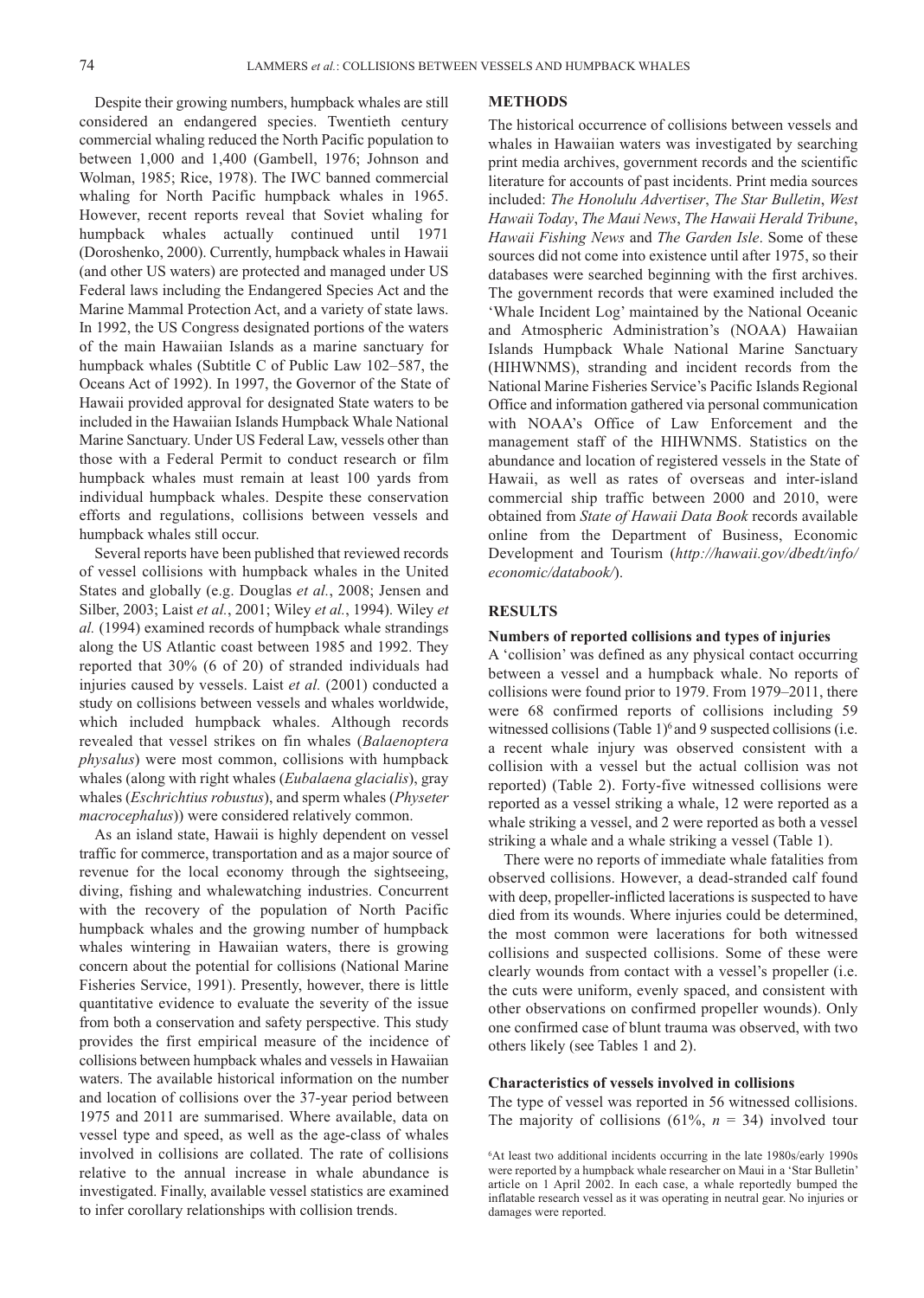| Table 1                                                                       |  |
|-------------------------------------------------------------------------------|--|
| Witnessed collisions between whales and vessels in Hawaiian waters 1979–2011. |  |

| Year | Month/day | Island | Age class       | Initiator (W/V)           | Injury type               | V type     | $V$ length $(m)$ | V max speed      |
|------|-----------|--------|-----------------|---------------------------|---------------------------|------------|------------------|------------------|
| 1979 | NR        | Maui   | NR              | W                         |                           | Research   | NR               | $\rm NR$         |
| 1981 | Feb. 02   | Hawaii | Adult           | W                         | U                         | Tour       | $\rm NR$         | 7                |
| 1987 | Jan. 01   | Hawaii | NR              | V                         | L                         | Dive       | 9.1              | $15\,$           |
| 1988 | Mar. 26   | Maui   | Adult           | V                         | U                         | $\rm NR$   | 7.3              | $26\,$           |
| 1990 | Mar. 01   | Hawaii | Adult           | V                         | $\ensuremath{\mathrm{U}}$ | Fishing    | 5.8              | $\rm NR$         |
| 1995 | Feb. 22   | Maui   | Adult*          | V                         | L                         | Tour       | 19.8             | $\rm NR$         |
| 1996 | Jan. 16   | Maui   | Adult           | V                         | ${\bf U}$                 | Tour       | 25               | 8                |
| 1998 | Jan. 01   | Maui   | NR              | V                         | ${\bf U}$                 | Tour       | $25\,$           | $\rm NR$         |
| 1998 | Mar. 30   | Oahu   | Adult           | V                         | BT                        | Mil/Gov    | 91.4             | 8                |
| 2000 | Feb. 04   | Oahu   | NR              | V                         | U                         | Fishing    | 6.1              | $\,$ 8 $\,$      |
| 2001 | Feb. 01   | Maui   | U               | V                         | L                         | Tour       | <b>NR</b>        | $18\,$           |
| 2001 | Feb. 15   | Kauai  | Juvenile        | W                         | ${\bf U}$                 | Tour       | 12.2             | $\rm NR$         |
| 2002 | Mar. 01   | Maui   | Adult           | W                         | ${\bf U}$                 | <b>NR</b>  | $\rm NR$         | $\boldsymbol{0}$ |
| 2002 | Mar. 15   | Maui   | Adult           | W                         | $\mathbf L$               | Tour       | 19.8             | $\rm NR$         |
| 2002 | Mar. 27   | Maui   | Calf            | $\mathbf{V}$              | ${\bf U}$                 | $\rm NR$   | $\rm NR$         | $\rm NR$         |
| 2003 | Feb. 10   | Maui   | Juvenile        | V                         | $\mathbf U$               | Tour       | 19.8             | $\rm NR$         |
| 2003 | Feb. 16   | Kauai  | $\rm NR$        | V                         | $\mathbf U$               | Cargo      | 91.4             | $\rm NR$         |
| 2003 | Mar. 07   | Maui   | $\rm NR$        | V                         | $\mathbf U$               | Tour       | $\rm NR$         | 17               |
| 2003 | Dec. 25   | Oahu   | Adult           | V                         | $\ensuremath{\mathrm{U}}$ | Tour       | 32.9             | $\rm NR$         |
| 2004 | Jan. 05   | Maui   | NR              | $\ensuremath{\mathbf{V}}$ | $\ensuremath{\mathrm{U}}$ | Fishing    | 5.5              | $\rm NR$         |
| 2004 | Feb. 08   | Maui   | Calf            | V                         | $\mathbf U$               | Pleas/Priv | 6.7              | $\rm NR$         |
| 2005 | Feb. 06   | Lanai  | Calf            | V                         | $\mathbf U$               | Ferry      | 45.4             | 17.4             |
| 2005 | Feb. 21   | Oahu   | NR              | V                         | $\mathbf U$               | Fishing    | NR               | $\rm NR$         |
| 2005 | Feb. 25   | Oahu   | NR              | V                         | $\ensuremath{\mathrm{U}}$ | Sailboat   | $\rm NR$         | $\rm NR$         |
| 2006 | Jan. 04   | Maui   | NR              | V                         | ${\bf U}$                 | Tour       | $\rm NR$         | 13               |
| 2006 | Jan. 17   | Kauai  | NR              | V                         | $\ensuremath{\mathrm{U}}$ | Tour       | 18.3             | 15               |
| 2006 | Feb. 13   | Maui   | NR              | V                         | $\mathbf U$               | Mil/Gov    | 7.6              | $10\,$           |
| 2006 | Mar. 09   | Maui   | Calf            | V                         | L                         | Tour       | 19.8             | 15               |
| 2006 | Mar. 25   | Maui   | $U^{**}$        | $\ensuremath{\mathbf{V}}$ | ${\bf U}$                 | Tour       | 9.8              | $22\,$           |
| 2006 | Dec. 28   | Kauai  | NR              | V                         | $\ensuremath{\mathrm{U}}$ | Tour       | $\rm NR$         | 15               |
| 2007 | Feb. 07   | Maui   | U               | V                         | $\mathbf L$               | Ferry      | 19.8             | $20\,$           |
| 2007 | Mar. 08   | Maui   | Juvenile        | W                         | U                         | Tour       | 9.1              | $\boldsymbol{0}$ |
| 2007 | Apr. 01   | Kauai  | Juvenile        | $\ensuremath{\mathbf{V}}$ | $\mathbf U$               | Tour       | 19.8             | $10\,$           |
| 2007 | Apr. 13   | Lanai  | Calf            | V                         | L                         | Tour       | 15.5             | $18\,$           |
| 2008 | Jan. 10   | Hawaii | Adult           | $\ensuremath{\text{V}}$   | $\mathbf U$               | Tour       | 9.1              | 13               |
| 2008 | Jan. 27   | Oahu   | Calf            | $\ensuremath{\text{V}}$   | $\mathbf U$               | Tour       | 13.41            | 6                |
| 2008 | Feb. 05   | Maui   | Juvenile        | $\ensuremath{\text{V}}$   | U                         | Research   | 10.36            | $\,$ 8 $\,$      |
| 2008 | Feb. 27   | Oahu   | Adult           | W                         | $\mathbf U$               | Mil/Gov    | $\rm NR$         | ${\rm NR}$       |
| 2008 | Feb. 28   | Maui   | Juvenile        | V                         | $\mathbf L$               | Tour       | 19.81            | 12.5             |
| 2008 | Mar. 04   | Hawaii | Calf            | V                         | L                         | Tour       | 8.84             | 13               |
| 2008 | Mar. 05   | Maui   | Adult*          | V                         | ${\bf U}$                 | Tour       | 19.81            | <b>NR</b>        |
| 2008 | Mar. 21   | Hawaii | Adult           | W                         | $\mathbf U$               | Tour       | $\rm NR$         | $\rm NR$         |
| 2008 | Mar. 27   | Lanai  | Calf            | V                         | $\mathbf U$               | Tour       | 9.14             | $19\,$           |
| 2009 | Feb. 05   | Maui   | Adult           | V                         | $\mathbf L$               | Ferry      | 19.8             | $\rm NR$         |
| 2009 | Feb. 21   | Maui   | Calf            | V                         | U                         | Tour       | 15.24            | 8                |
| 2009 | Feb. 27   | Maui   | Adult           | W                         | U                         | Research   | 8.53             | $\mathbf{1}$     |
| 2009 | Mar. 01   | Maui   | Calf            | W                         | U                         | Tour       | 19.81            | $\boldsymbol{0}$ |
| 2009 | Mar. 22   | Hawaii | Juvenile        | V                         | U                         | Tour       | 7.32             | 20               |
| 2009 | Mar. 23   | Maui   | Calf            | V and W                   | U                         | Other      | 4.57             | 10               |
| 2009 | Mar. 27   | Maui   | Adult           | W                         | U                         | Research   | 10.36            | 5 <sup>5</sup>   |
| 2009 | Mar. 29   | Maui   | Juvenile        | V and W                   | U                         | Other      | 4.57             | $\rm NR$         |
| 2009 | Dec. 08   | Maui   | Juvenile        | V                         | U                         | Tour       | 9.14             | 25               |
| 2010 | Jan. 08   | Maui   | Juvenile        | $\mathbf V$               | U                         | Tour       | 19.81            | 13               |
| 2010 | Feb. 14   | Hawaii | Adult           | $\ensuremath{\text{V}}$   | U                         | Tour       | 9.75             | 10               |
| 2010 | Feb. 23   | Hawaii | Calf            | $\mathbf{V}$              | U                         | Tour       | 19.81            | 10               |
| 2011 | Feb. 15   | Maui   | Calf            | V                         | U                         | Tour       | 19.81            | 15               |
| 2011 | Feb. 16   | Maui   | Mother and Calf | V                         | L                         | Fishing    | 9.45             | NR               |
| 2011 | Feb. 21   | Oahu   | Juvenile        | $\mathbf V$               | U                         | Mil/Gov    | 7.62             | 26               |
| 2011 | Mar. 08   | Maui   | Adult           | W                         | U                         | Tour       | 16.76            | 4                |

\*Mother-calf pair (mother struck). \*\*Mother-calf pair (unknown whether one or both whales struck). Mi = military vessel, Gov = government vessel, Pleas = pleasure boat, Priv = private boat. L = laceration, BT = blunt trauma, NR = not reported, U = unknown, W = whale, V = vessel.

vessels (e.g. whalewatching, diving, snorkelling; Fig. 1). 6.96 kts, Range = 0–26.1 kts) (Fig. 3). The majority of Vessel length was determined in 47 witnessed collisions vessels involved in a collision (51%) had maximum reported  $(Mean = 17.78m, SD = 17.59m, Range = 4.57m-91.4m). 87$  speeds of between 10 and 19 knots. percent of collisions involved vessels whose lengths were ≤ 21.2m (Fig. 2). The speeds of vessels involved in collisions **Location and timing of collisions**  were reported in 39 incidents. Mean reported maximum Witnessed collisions were not distributed equally among

vessel speed at the time of the collision was 12.33 kts (SD = island regions (Fig. 4;  $\chi^2$  (3) = 45.3, *p* < 0.001). The majority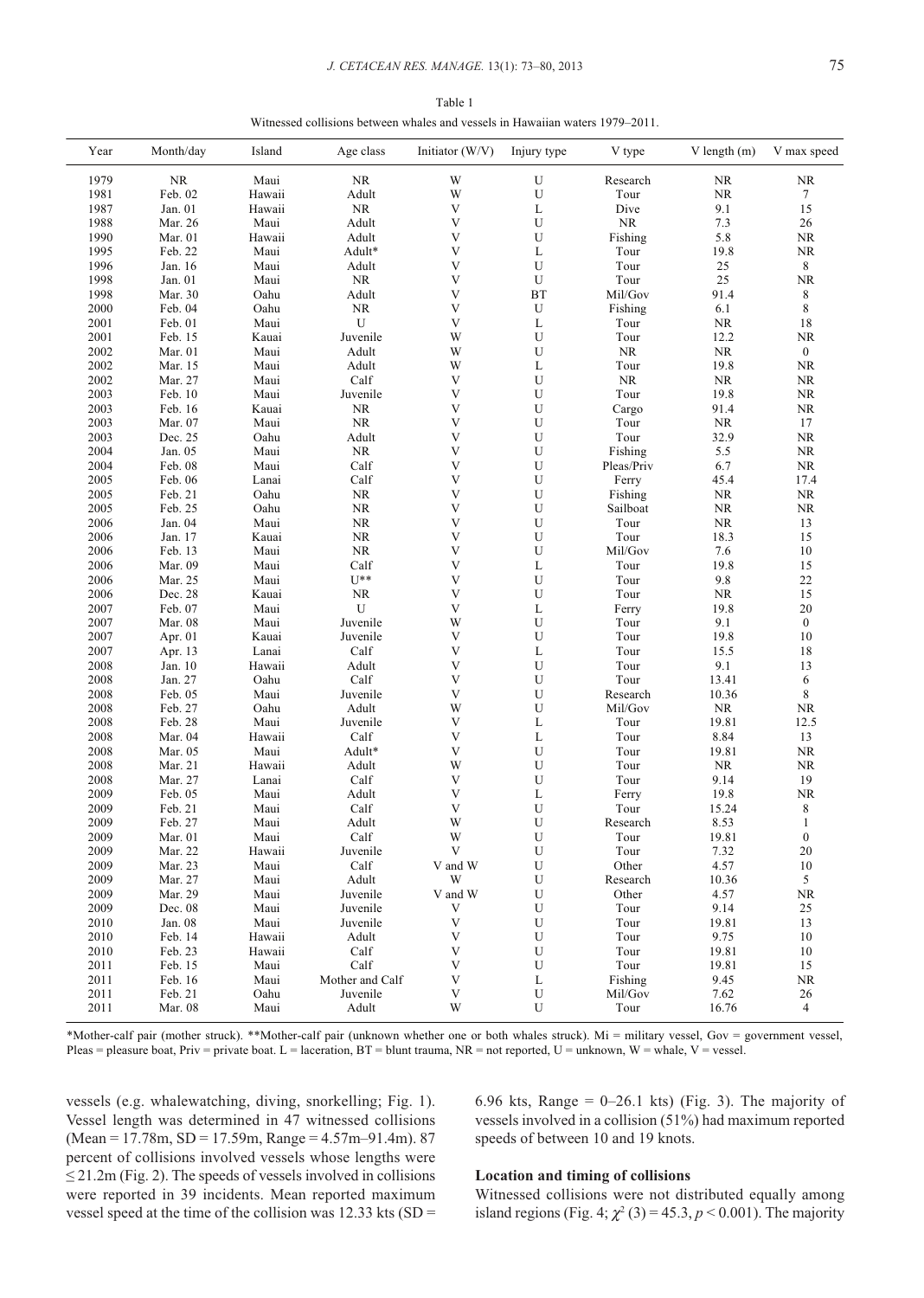Table 2 Suspected collisions between whales and vessels in Hawaiian waters 1979–2011.

| Year | Month/day | Island | Age class | Injury type |
|------|-----------|--------|-----------|-------------|
| 1994 | Feb. 10   | Maui   | NR        | L           |
| 1996 | Jan. 18   | Oahu   | Calf      | L           |
| 1996 | Jan. 22   | Maui   | Calf      | L           |
| 1999 | Mar. 25   | Maui   | Calf      | L           |
| 2005 | Feb. 28   | Maui   | Calf      | L           |
| 2006 | Mar 15    | Maui   | Calf      | U           |
| 2006 | Dec. 29   | Maui   | Calf      | L           |
| 2008 | 16. Apr   | Maui   | Calf      | L           |
| 2010 | Feb. 28   | Hawaii | Calf      | U           |

 $L =$  laceration,  $U =$  unknown.

(*n* = 37) of collisions were in the Maui Nui Region (i.e. the channels between Maui, Lanai, Kahoolawe, and Molokai) while the fewest number  $(n = 5)$  occurred off Kauai. Fig. 5 shows the percentage of witnessed collisions occurring per month. The two months with the highest incidents of collisions were February and March.

#### **Age class of whales involved in collisions**

The age class of a humpback whale involved in a vessel collision (witnessed and suspected combined) was reported in 52 cases. Calves and juveniles combined had a greater incidence of reported vessel collisions (63.5%) than did adults (36.5%) ( $\chi^2$  (1) = 3.77, p = 0.05), (Fig. 6). In the Maui Nui region, of 29 collisions in which the age class of the whale was reported, 62% involved either a calf or a juvenile.

#### **Temporal trends in collisions**

Fig. 7 shows the number of reported collisions (witnessed and suspected combined) per year across six 6-year binned calving seasons from 1976–2011. There was a 20-fold significant increase in the annual incidence of reported collisions over this period ( $r^2 = 0.74$ ,  $f(1,4) = 11.22$ ,  $p =$ 0.03). To examine if the rate of collisions relative to whale abundance remained constant over time, a mean whale abundance estimate for each 6-year binned calving season was calculated by taking the 2006 whale abundance estimate for the Hawaiian Islands of 10,103 whales provided by



Fig. 1. Percentage of witnesssed collisions between humpback whales and vessels in Hawaiian waters from 1975–2011 as a function of vessel type  $(n = 56$  reports).



Fig. 2. Percentage of witnessed collisions between humpback whales and vessels in Hawaiian waters from 1975–2011 involving vessels of various lengths ( $n = 47$  reports).

Calambokidis *et al.* (2008) and extrapolating using an estimated annual increase in whale abundance of 6% (Calambokidis *et al.*, 2008) and an estimated 9% of the Hawaii population of humpback whales being composed of calves (Mobley *et al.*, 2001). There was a significant increase in the number of collisions per mean number of whales across binned periods ( $r^2 = 0.69$ ,  $f(1,4) = 8.69$ ,  $p = 0.04$ ). Thus, the rate of whale collisions relative to whale abundance did not remain constant across years but instead increased. Furthermore, when we controlled statistically for the estimated annual increase in whale abundance, the increasing number of collisions per year remained significant (standardised regression coefficient  $\beta = -1.09$ ,  $t = -5.35$ ,  $p =$ 0.01). In summary, the increase in number of collisions over time could not be attributed solely to greater estimated whale abundance. This increase in collisions was also present when considering only the most recent 12-year period (2000–11). There was a significant increase in the mean number of collisions adjusted for estimated annual whale abundance between the periods from 2000–05 (mean =  $2.92 \times 10^{-4}$ ) and 2006–11 (mean = 5.18  $\times$  10<sup>-4</sup>) ( $t(10)$  = 2.64, p = 0.025).



Fig. 3. Percentage of witnessed collisions between humpback whales and vessels in Hawaiian waters from 1975–2011 involving vessels traveling at various maximum speeds  $(n = 39$  reports).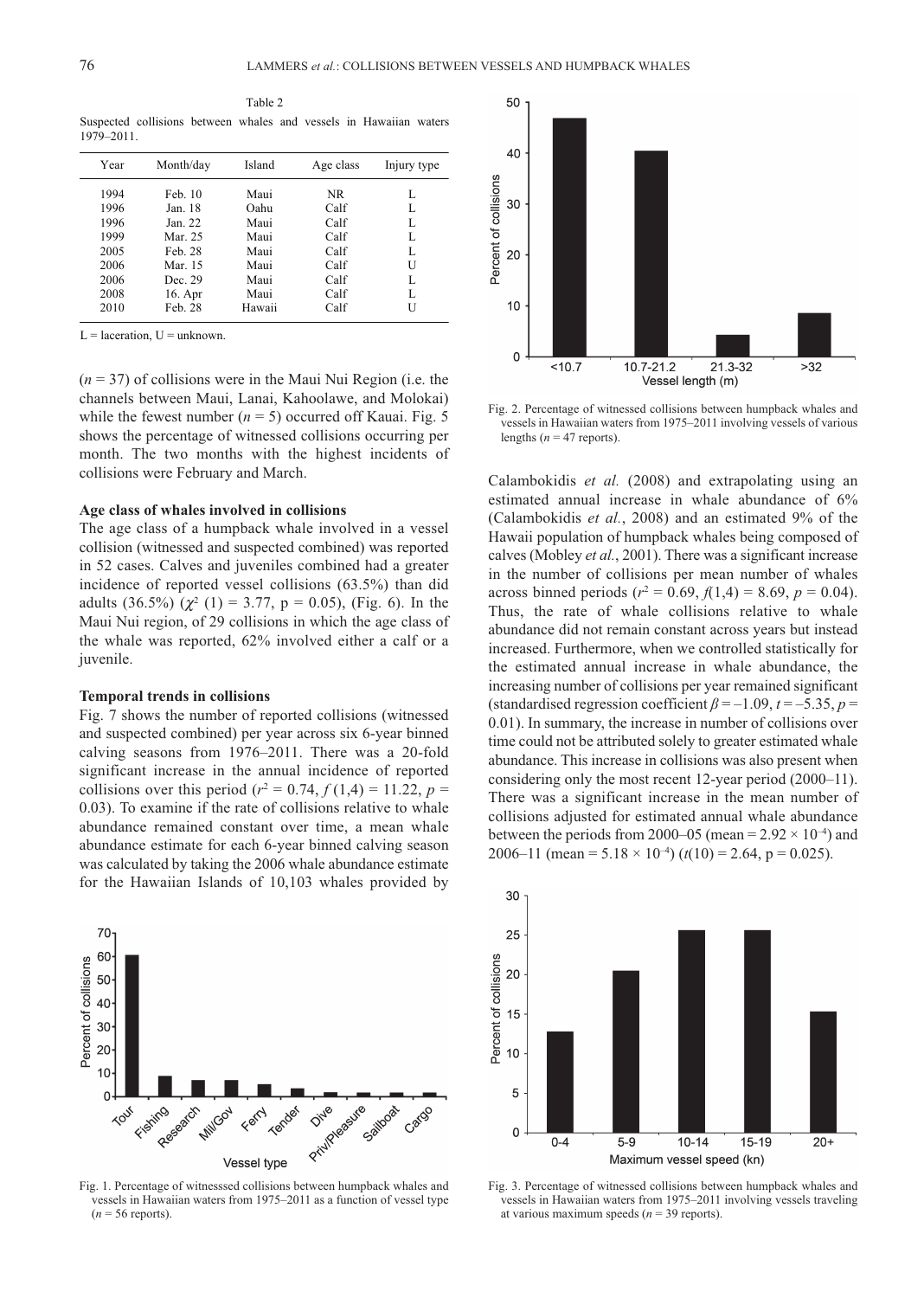

Fig. 4. Percentage of witnessed collisions between humpback whales and vessels in Hawaiian waters from 1975–2011 off each island region (*n* = 58 reports).

### **State of Hawaii vessel registrations and shipping traffic between 2000–2010**

Table 3 shows the data for annual vessel registrations by size class and by island, as well as ship arrivals at Honolulu harbour from overseas and inter-island traffic. Only Hawaii Island experienced a significant increase in the mean number of vessel registrations from 2000–2005 (Mean = 2512.33,  $SD = 135.84$ ) versus 2006–10 (Mean = [2,676.60](https://2,676.60), SD = 119.92) (one-tailed *t* test,  $t((9) = 2.10, p \le 0.05)$ . The other island regions experienced no significant increase in mean vessel registrations from 2000–2005 versus 2006–10. Overseas shipping traffic showed a significant decrease from 2000–05 (Mean = 1213.33 arrivals,  $SD = 81.26$  arrivals) versus  $2006-10$  (Mean arrivals = 983.40 arrivals, SD = 68.29 arrivals)  $(t(9) = 5.01, p < 0.001)$  while inter-island traffic remained unchanged.

Fig. 8 shows annual trends in vessel registrations in Hawaiian waters from 2000–10 for vessels of various lengths with the abundance of each year normalised to the maximum for the 11-year period. A regression analysis revealed only two significant positive linear correlations between year and



Fig. 5. Percentage of witnessed collisions between humpback whales and vessels in Hawaiian waters from 1975–2011 occurring per month (*n* = 58 reports).



Fig. 6. Percentage of humpback whales of reported age classes involved in vessel collisions (witnessed and suspected combined) in Hawaiian waters 1975–2011 (*n* = 52 reports).

normalised vessel abundance: for vessels  $7.9-12.2$ m ( $r^2$  = 0.85,  $f(1,9) = 52.30, p < 0.001$ ; and for vessels [12.2–19.8m](https://12.2�19.8m)  $(r^2 = 0.65, F(1,9) = 17.01, p = 0.003)$ . The difference between the mean abundance of vessels of different size from 2000–05 versus 2006–10 was also tested. A one-tailed *t* test revealed that the only significant increases in abundance between the two periods were for vessels 7.9– 12.2m ( $t(9) = 4.31$ ,  $p < 0.01$ ) and [12.2–19.8m](https://12.2�19.8m) ( $t(9) = 2.17$ , *p*  $< 0.05$ ).

# **DISCUSSION**

#### **Historical trends**

Although the number of whale/vessel collisions varies from year to year, there is compelling evidence that the rate of incidents is on the rise in Hawaiian waters. Perhaps most telling are the data showing an increase during the two most recent six-year periods (2000–05 and 2006–11). Because this comparison excludes data from earlier years when more incidents may have gone unobserved and/or unreported (e.g. due to a lack of formal reporting mechanisms or possibly a reluctance of some vessel operators to report incidents), it



Fig. 7. The number of reported collisions between humpback whales and vessels in Hawaiian waters (witnessed and suspected combined) per year across six 6-year binned calving seasons from 1976–2011.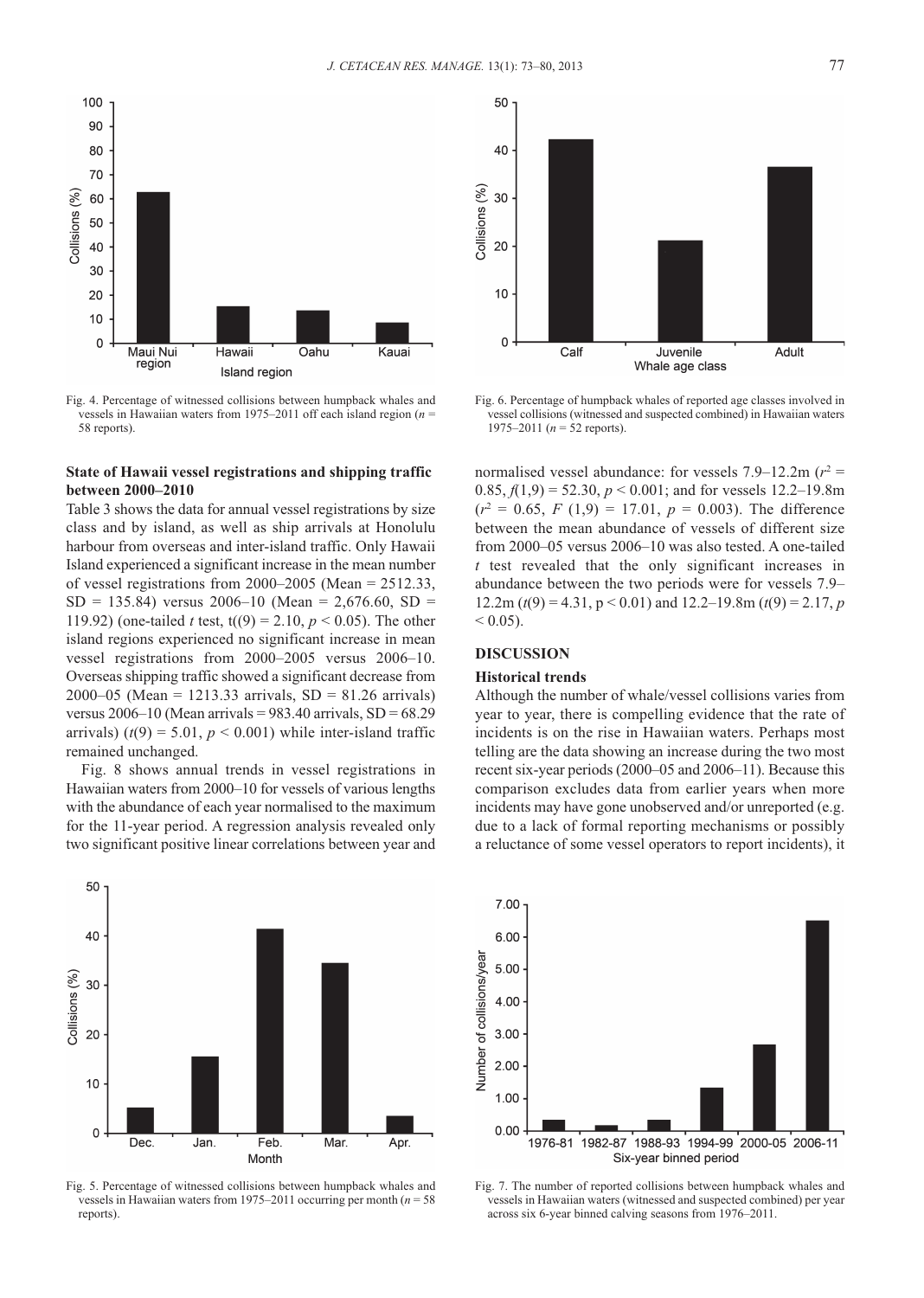|                   | 2000   | 2001   | 2002  | 2003   | 2004   | 2005   | 2006   | 2007   | 2008   | 2009   | 2010   |  |
|-------------------|--------|--------|-------|--------|--------|--------|--------|--------|--------|--------|--------|--|
| Length (m)        |        |        |       |        |        |        |        |        |        |        |        |  |
| < 4.9             | 5,680  | 5,370  | 5949  | 5,827  | 6,533  | 5,940  | 5,770  | 5,695  | 6,424  | 5,842  | 5,343  |  |
| 4.9 < 7.9         | 7,476  | 7,248  | 7698  | 7,918  | 8,772  | 7,367  | 7,420  | 7,443  | 8,138  | 7,762  | 7,455  |  |
| 7.9 < 12.2        | 1,537  | 1,483  | 1596  | 1,632  | 1,616  | 1,695  | 1,701  | 1,736  | 1,914  | 1,860  | 1,804  |  |
| 12.2 < 19.9       | 169    | 166    | 187   | 193    | 191    | 251    | 209    | 211    | 256    | 231    | 229    |  |
| >19.9             | 12     | 6      | 15    | 17     | 18     | 49     | 9      | 9      | 12     | 14     | 16     |  |
| Total             | 14,874 | 14,273 | 15445 | 15,587 | 17,130 | 15,302 | 15,109 | 15,094 | 16,744 | 15,709 | 14,847 |  |
| Location          |        |        |       |        |        |        |        |        |        |        |        |  |
| Hawaii            | 2,420  | 2,328  | 2519  | 2,521  | 2,731  | 2,555  | 2,650  | 2,632  | 2,876  | 2,671  | 2,554  |  |
| Kauai             | 1,728  | 1,647  | 1748  | 1,604  | 1,713  | 1,585  | 1,580  | 1,539  | 1,718  | 1,647  | 1,564  |  |
| Maui Nui          | 1,882  | 1,777  | 2146  | 2,017  | 2,410  | 2,121  | 2,041  | 2,042  | 2,326  | 2,170  | 2,007  |  |
| Oahu              | 8,829  | 8,543  | 9032  | 9,445  | 9,251  | 8,016  | 8,791  | 8,881  | 9,824  | 9,221  | 8,722  |  |
| NS                | N/A    | N/A    | N/A   | N/A    | 1,025  | 1,025  | 47     | N/A    | N/A    | N/A    | N/A    |  |
| Honolulu arrivals |        |        |       |        |        |        |        |        |        |        |        |  |
| Overseas          | 1,292  | 1,295  | 1270  | 1,169  | 1,133  | 1,121  | 1,061  | 1,027  | 1,002  | 931    | 896    |  |
| Inter-island      | 2,215  | 2,280  | 2663  | 2,521  | 2,418  | 2,580  | 2,972  | 3,157  | 2,964  | 2,512  | 2,264  |  |
|                   |        |        |       |        |        |        |        |        |        |        |        |  |

Table 3 Annual vessel registrations by size class and by island and ship arrivals at Honolulu harbour from overseas and from inter-island traffic between 2000 and 2010.

is probably a more accurate assessment of the trend in collisions.

Approximately 75% of reported collisions occurred during either February or March, which coincides with the seasonal peak of whale abundance in Hawaii (see Baker and Herman, 1984; also summarised in Mobley *et al.*, 1999). This indicates that a relationship exists between whale density and the frequency of collisions. However, it was found that on an annual basis the higher number of reported collisions could not be solely accounted for by the estimated annual increase in whale abundance in Hawaii. This suggests that either higher vessel traffic and/or the behaviour of vessels around whales also play a role in the rate of collisions. Although the total number of registered vessels and shipping traffic in Hawaii remained relatively constant between 2000 and 2010, there was a significant increase in the number of vessels between 7.9m and 19.8m in length. In other words, there was a correspondence between the number of vessels of this size class operating in Hawaii and the rate of collisions with whales. Coincidentally, vessels within this size range were also the most commonly implicated

in collisions during the study period, accounting for approximately two thirds of recorded incidents.

The majority of reported incidents occurred in waters in the Maui Nui region, a relatively shallow (< 200m depth) area with one of the densest aggregations of humpback whales in the Hawaiian Islands. This is also an area of high vessel concentration, especially during whalewatching months. The majority of incidences over the past five years in which the vessel type was specified involved commercial whalewatching vessels. This could simply reflect a greater likelihood that a collision with a whalewatching vessel carrying passengers will be reported. Alternatively, it may indicate that tour vessels that regularly operate in whaledense areas or in the proximity of whales, and specifically seek out whales for close approach and observation, may be more prone to collisions.

#### **Collision characteristics**

Laist *et al.* (2001) noted that vessel collisions with whales generally result in two types of injuries; propeller wounds and blunt trauma. Both types were evident in our database,



Fig. 8. Annual trends in vessel registrations in Hawaiian waters from 2000–10 for vessels of various lengths with the abundance of each year normalised to the maximum for the 11-year period.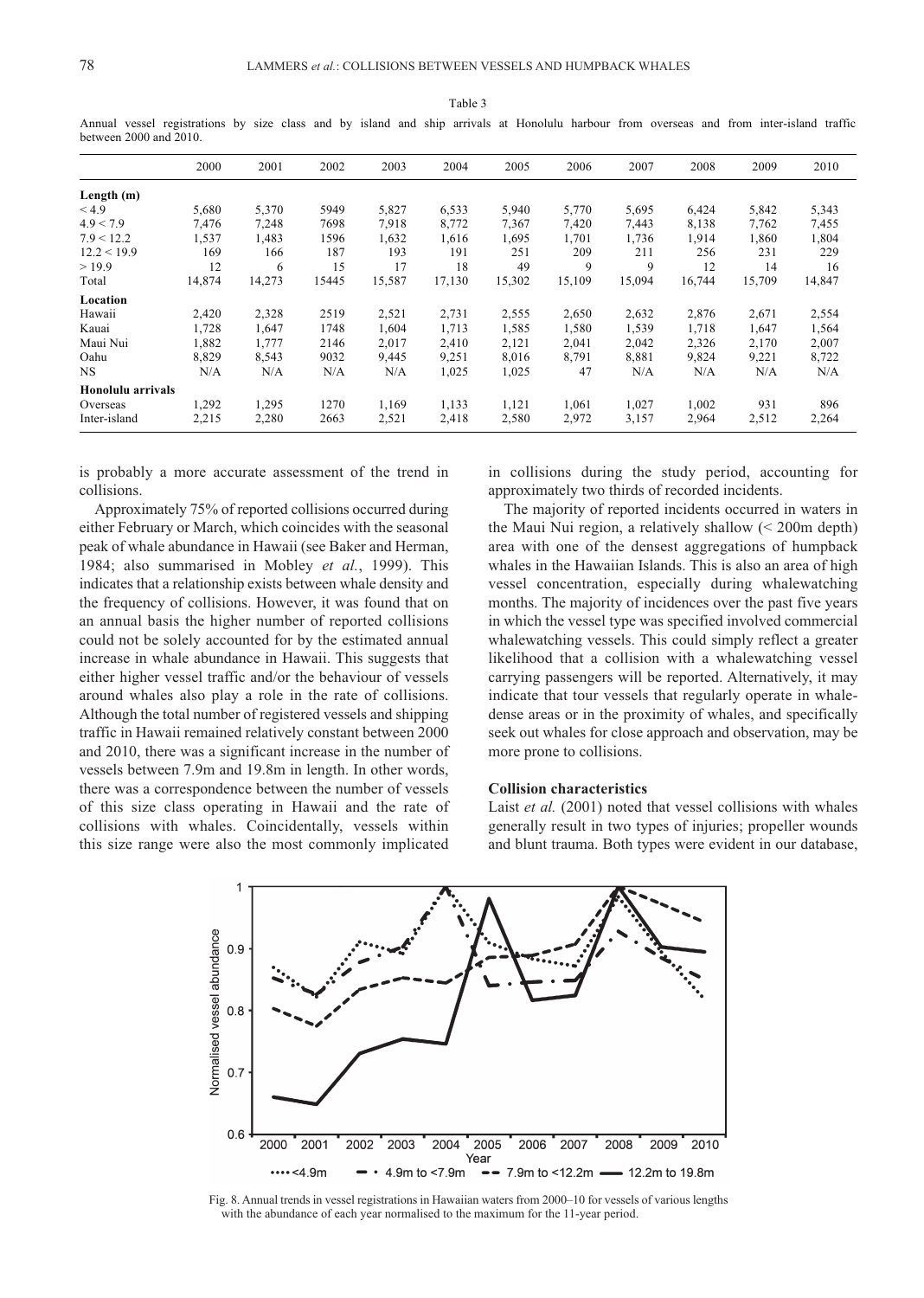though lacerations were much more prevalent. Only one instance of a suspected vessel collision-related mortality was recorded; a dead-stranded calf with deep propeller wounds on the island of Oahu. However, in several other incidences where deep wounds were observed on living calves, as well as the adult observed with blunt trauma, the whale's survival was considered dubious.

The data compiled by Laist *et al.* (2001) indicated that calves and juveniles on the feeding grounds or along a migration route were highly vulnerable to collisions with vessels. A parallel situation is seen for the Hawaiian wintering grounds. For humpback whales in Hawaiian waters, over half of the incidents in which the age class of the whale was specified involved either a calf or a juvenile. This may not be surprising as calves spend more time at the surface to breathe than adults, will often surface without the mother if the pod is stationary, are less visible than adults, and are relatively naïve to interactions with vessels (Glockner and Venus, 1983). Silber *et al.* (2010) showed that whales submerged by only one or two times a vessel's draft, which is typical for calves, experience a pronounced propeller suction effect, drawing them toward the hull, and thereby increasing the probability of a propeller strike.

Vessel speed does appear to play a role in collisions in Hawaiian waters. The majority of incidents (where maximum speed was reported) were with vessels having top speeds of 10–19 knots. This trend is consistent with findings by Gende *et al.* (2011) who examined the role of vessel speed in whale/ship encounters and found that the relationship between whale distance and ships changes at 11.8 knots (6.1  $m s^{-1}$ ), with whales encountering ships at significantly closer range, on average, when the ship's speed is above 11.8 knots. Vanderlaan and Taggart (2007) similarly found that the probability of a lethal injury to North Atlantic right whales (*Eubalaena glacialis*) is greater than 0.5 at collision speeds above 11.8 knots, while Silber *et al.* (2010) also found that factors affecting the severity of injury are tied to vessel speed. These lines of evidence suggest that above speeds of approximately 12 knots whales may have more difficulty avoiding a close encounter with a vessel and that collisions above this speed have a greater likelihood of injury or death.

The extent of injuries suffered from collisions by whales is a difficult variable to quantify. Laist *et al.* (2001) indicated that trauma suffered from collisions among stranded whales is often not apparent unless a thorough necropsy is performed and the integrity of the bones is examined by flensing through the blubber. Lacerations resulting from propeller cuts are the more obvious form of injury observable, but perhaps not necessarily the most common type. Blunt trauma such as fractures and internal bleeding are more difficult to establish and probably go unnoticed more often. Therefore, although several of the reports described suggested that no injuries were sustained, these assessments were likely biased by the inability to observe blunt trauma injuries.

Finally, no cases of whale carcasses pinned to the bow of ships were reported in Hawaii during the period examined. This is in contrast to the findings of Laist *et al.* (2001) for whom such cases comprised a significant component of the database. In Hawaii, it appears the majority of vessels

involved in collisions are small to medium sized boats less than 21.2m in length. The lack of incidents reported involving large ships is somewhat curious, but perhaps indicates that presently established shipping lanes are not a major problem in this regard. However, a more thorough assessment of this assumption is clearly warranted, as alternate explanations such as under-reporting are also possible.

# **ACKNOWLEDGEMENTS**

We would like to thank the following people for their contribution to this study: David Nichols and Margaret Akamine of the NOAA Fisheries Office of Protected Resources, David Schofield of the Pacific Islands Regional Office of NOAA Fisheries, Harry Egar of the Maui News and Paul Newman and John Reghi of the NOAA Office of Law Enforcement. We are also grateful to Naomi McIntosh, David Mattila and the staff at the Hawaiian Islands Humpback Whale National Marine Sanctuary and to Dr. Jeff Walters, formerly of the State of Hawaii's Department of Land and Natural Resources (DLNR). Sandy Yarbrough provided important administrative assistance. We are grateful to David Mattila and David Laist for providing suggestions on an earlier draft of this paper. This work was funded by a grant from NOAA's Hawaiian Islands Humpback Whale National Marine Sanctuary.

#### **REFERENCES**

- Baker, C.S. and Herman, L.M. 1984. Aggressive behavior between humpback whales (*Megaptera novaeangliae*) wintering in Hawaiian waters. *Can. J. Zool.* 62: 1,922–37.
- Barlow, J., Calambokidis, J., Falcone, E.A., Baker, C.S., Burdin, A.M., Clapham, P.J., Ford, J.K.B., Gabriele, C.M., LeDuc, R., Mattila, D.K., Quinn II, T.J., Rojas-Bracho, L., Straley, J.M., Taylor, B.L., Urban R., J., Wade, P., Weller, D., Witteveen, B.H. and Yamaguchi, M. 2011. Humpback whale abundance in the North Pacific estimated by photographic capture-recapture with bias correction from simulation studies. *Mar. Mammal Sci.* 27(4): 793–818.
- Best, P.B. 2011. A note on the age at sexual maturity of humpback whales. *J. Cetacean Res. Manage. (special issue 3)*: 71–73.
- Calambokidis, J., Falcone, E.A., Quinn, T.J., Burdin, A.M., Clapham, P.J., Ford, J.K.B., Gabriele, C.M., LeDuc, R., Mattila, D., Rojas-Bracho, L., Straley, J.M., Taylor, B.L., Urban R, J., Weller, D., Witteveen, B.H., Yamaguchi, M., Bendlin, A., Camacho, D., Flynn, K., Havron, A., Huggins, J. and Maloney, N. 2008. SPLASH: Structure of populations, levels of abundance and status of humpback whales in the North Pacific. Final report for Contract AB133F-03-RP-00078, US Department of Commerce Western Administrative Center, Seattle, Washington. [Available at *<http://www.cascadiaresearch.org/SPLASH/SPLASH>contract-report-May08.pdf* ].
- Calambokidis, J., Steiger, G.H., Straley, J., Herman, L.M., Cerchio, S., Salden, D., Urbán R, J., Jacobsen, J.K., von Zeigesar, O., Balcomb, K.C., Gabriele, C.M., Dahlheim, M.E., Uchida, S., Ellis, G., Miyamura, Y., Ladrón de Guevara P, P., Yamaguchi, M., Sato, F., Mizroch, S.A., Schlender, L., Rasmussen, K., Barlow, J. and Quinn II, T.J. 2001. Movements and population structure of humpback whales in the North Pacific. *Mar. Mammal Sci.* 17(4): 769–94.
- Carrillo, M. and Ritter, F. 2010. Increasing numbers of ship strikes in the Canary Islands: proposals for immediate action to reduce risk of vesselwhale collisions. *J. Cetacean Res. Manage.* 11(2): 131–38.
- Chittleborough, R.G. 1965. Dynamics of two populations of the humpback whale, *Megaptera novaeangliae* (Borowski). *Aust. J. Mar. Freshwater Res.* 16(1): 33–128.
- Clapham, P.J. 1992. Age at attainment of sexual maturity in humpback whales, *Megaptera novaeangliae*. *Can. J. Zool.* 70(7): 1,470–72.
- Clapham, P.J. and Baker, C.S. 2009. Whaling, Modern. pp.1,239–43. *In*: Perrin, W.F., Wursig, B. and Thewissen, G.M. (eds). *Encyclopedia of Marine Mammals*. Academic Press, New York.
- Craig, A.S., Herman, L.M., Gabriele, C.M. and Pack, A.A. 2003. Migratory timing of humpback whales, *Megaptera novaeangliae*, in the Central